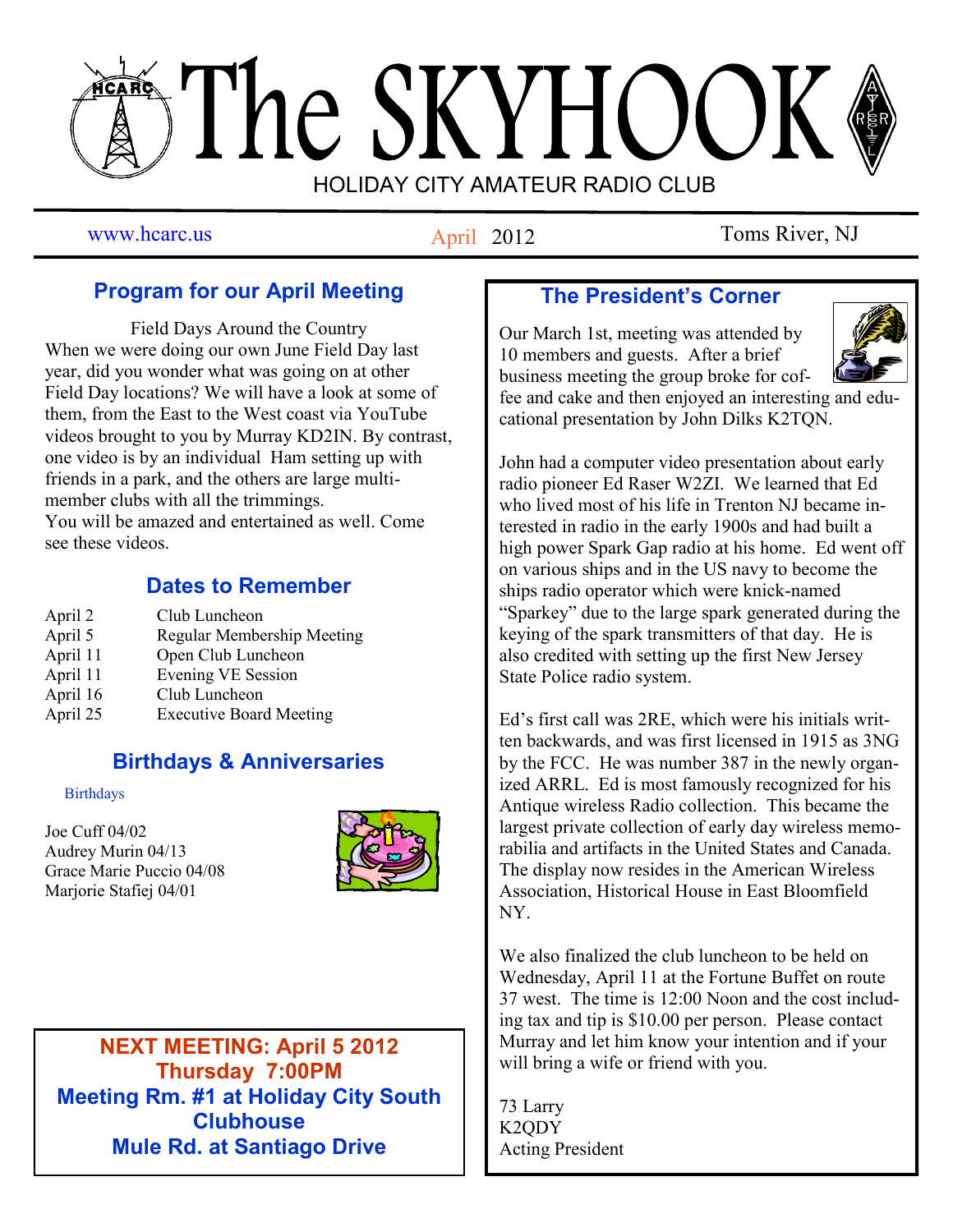## **Our Annual Chinese Buffet Event**

We again will enjoy a meal at the Fortune Buffet this month. The date is April 11th, Wednesday, at 12 noon. Already more than a dozen members and spouses, have signed up to go. At the April meeting you too can add your names to the list. The cost is a modest ten dollars (\$10) for the all-you- can-eat buffet, and that includes tax and tip as well. Need we remind ourselves of past visits when we were amazed at the almost countless dishes of food. From soup to nuts, seafood to 'land' food and so much more, will meet our gaze as we survey the mouthwatering choices. We will also have the benefit of a separate room for our group's seating.

 The restaurant is located at the Orchard Mall on Rt. 37W. Please pay at the meeting to reserve you place at the lunch event. If you want to add your name(s), but can't be at this meeting, call Larry at 732 349 2950 to let him know you will meet us at the buffet on the 11th.

## **It's Hamfest Season!**

It appears that with spring arriving, the local Hamfest season is also starting to bloom. Please don't forget that the Sussex County Amateur Radio Club (SCARC) Hamfest will be coming up on Sunday July 15, 2012. The SCARC Hamfest is perhaps the largest in the tristate area, with hundreds of vendors and tons of tailgate space. Don't forget the major equipment suppliers, like KJI Electronics which provides a door prize.

We hope to see all of you in July, but in the meantime, please don't forget the upcoming hamfests, below:

Warminster ARC Hamfest May 6, 2012

Raritan Valley Radio Club June 16, 2012 [http://](http://www.w2qw.org/hamfest.htm) [www.w2qw.org/hamfest.htm](http://www.w2qw.org/hamfest.htm)

SCARC Hamfest July 15, 2012

SCARC Hamfest Committee

## **HCARC Official Badge Ordering**

The club's official badge maker is the Capital Engraving Co. in Longview, WA. To order a badge, simply call Capital at 1-800-628-4985 after 1PM M-F. All that is required is to give your call and first name and your mail address. Use your credit card to pay. Cost is \$12.50 plus \$2 S&H. Al Ross WA7UQE will take care of you and create an official logo and club name on your personal badge.

#### *Our VE Crew*

Murray KD2IN, John K2JWH, Ed W1EAP, Larry K2QDY, Jamie W2QO, John KQ4WR, Stan KB2PD Steve N2WLH, Kevin W2FA, Ed WA2NDA, Walter KC2LFD.

#### **CLUB COMMITTEES**

*Refreshments:* Murray KD2IN & Carl W2PTZ *www.hcarc.us Webmaster*: Carl W2PTZ *Publicity:* Ed W1EAP *Programs*: Murray KD2IN *Sunshine*: Dave WA2DJN *Event Food Committee*: Murray *Field Day*: Larry K2QDY *VE Sessions*: Larry K2QDY plus the 'crew' *Skyhook*: Larry K2QDY *Funds Raising*: Vacant *Membership*: Murray KD2IN

#### HOLIDAY CITY AMATEUR RADIO CLUB Toms River, New Jersey

|                        | Web Site www.hcarc.us |       |                     |
|------------------------|-----------------------|-------|---------------------|
| President              | Vacant                |       |                     |
| Vice President         | Dave Ottenberg        |       | WA2DJN 732 505-5953 |
| Secretary              | Carl Lee              | W2PTZ | 732 237-2421        |
| Treasurer              | Larry Puccio          |       | K2ODY 732-349-2950  |
| <b>Executive Board</b> | Don Smith             | W2III | 732-505-4821        |
| <b>Executive Board</b> | Vscsnt                |       |                     |
| <b>Executive Board</b> | John Roberts          |       | KO4WR 732 350-1162  |
| <b>Executive Board</b> | Vacant                |       |                     |
| W2HC Trustee           | Don Smith             | W2III | 732-505-4821        |
|                        |                       |       |                     |

Membership is open to all interested persons. Ham license is not required. Dues are \$20.00 per year, payable Jan. 1st . Members joining during the year will have the dues prorated. Family membership \$30.00 additional.

------------------------------------------- Meetings are held on the first Thursday of every month, at 7:00 pm. Location: Meeting Room #1 in the Holiday City South Clubhouse. Directions: Go to Mule Rd. and to the corner of Santiago Drive. Turn into Santiago Dr., then into the parking lot in front of the pool. Enter bldg. on right.

The SKYHOOK is published monthly. Editor and Publisher: Larry Puccio K2QDY phone: 732 349-2950 E-mail lpuccio1@comcast.net<br>Send all newsletter items to: Larry Puccio 22 Sabinas Street Larry Puccio 22 Sabinas Street Toms River, NJ 08757-6445

------------------------------------------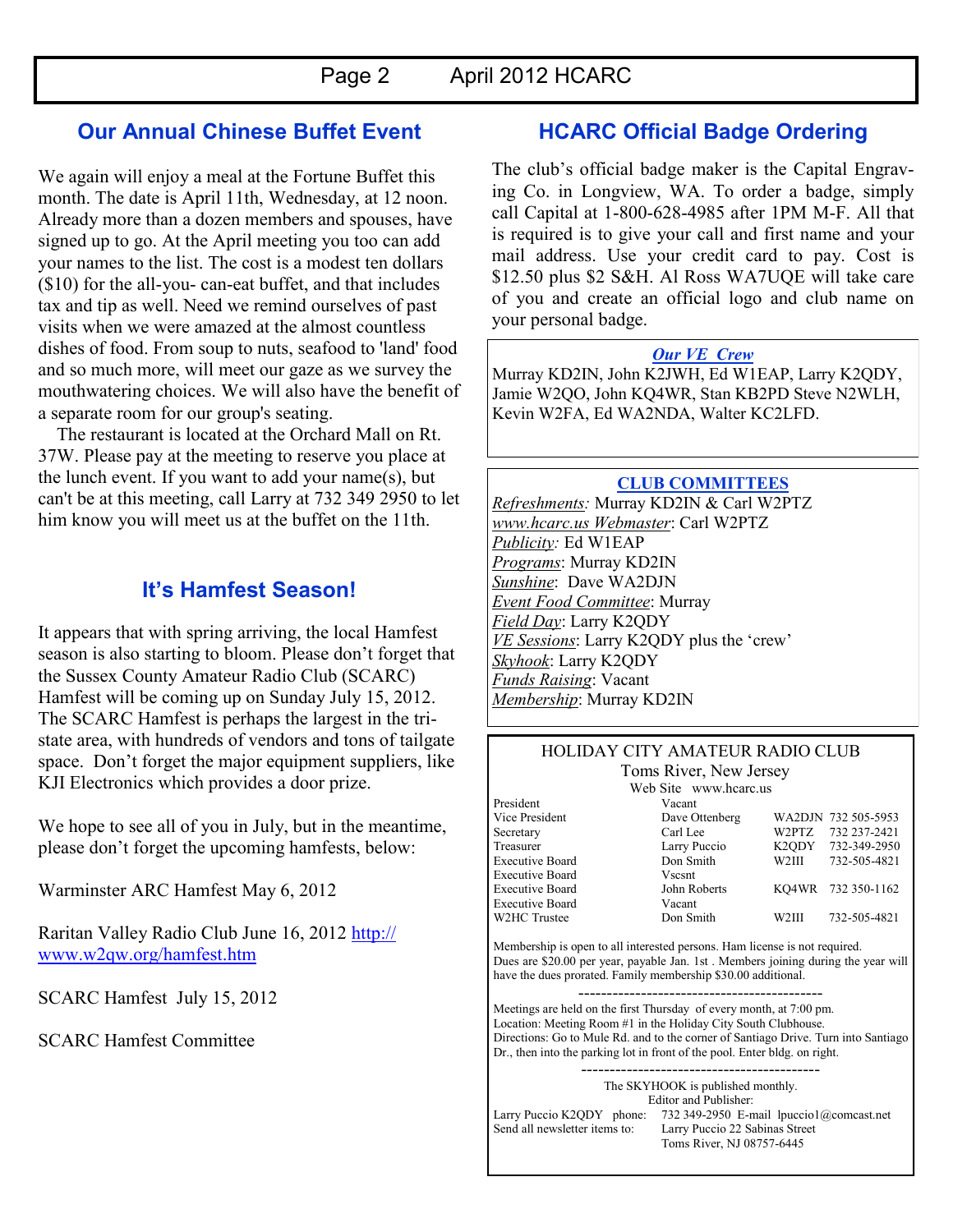## **Tim Allen's QSL**

The ABC Television series, "Last Man Standing" is about Mike Baxter (Tim Allen of Tim the Tool Man fame), a director of marketing for "Outdoor Man," a fictional outdoor sporting goods store in Denver, Colorado. Mike's life is dominated by women — especially at home with his wife and three daughters, one of whom is a single mother.

Mike, is a "man's man" and involved in all kinds of outdoor activities including hunting, fishing, camping, hiking, boating. Likewise, Mike (and Tim) has a love for all the electronics that go with these activities. Among Mike's interests is Ham Radio and he has the call KA0XTT. The call is factious but is listed on QRZ.com due to being inserted by the show not by listing by the FCC. "XTT" is a bit of a private joke as Tim's character name on "Home Improvement" was Tim Taylor, therefore ex T. T.

If you would like a QSL from KA0XTT, personally signed by Tim Allen, send one of your cards to:

4024 Radford Ave. Bungalow 17 Studio City, CA 91064

I sent a SASE but it's not required.

The two links below show a montage of QSL submitted to the show.

[http://www.youtube.com/watch?v=EIjwNzZ-](http://www.youtube.com/watch?v=EIjwNzZ-1kk&feature=channel)[1kk&feature=channel](http://www.youtube.com/watch?v=EIjwNzZ-1kk&feature=channel)

[http://www.youtube.com/watch?](http://www.youtube.com/watch?v=g0KQE7UblN8&feature=relmfu) [v=g0KQE7UblN8&feature=relmfu](http://www.youtube.com/watch?v=g0KQE7UblN8&feature=relmfu)

There is a good chance you'll see many cards from people you know.

The show airs on ABC Tuesdays at 8 PM.

73 Urb W2DEC

## **Letters: Maps and GPS Fallibility**

Taken from the April issue of ARRL ARES news letter.

The story *[Hams Help Save the Life of Fellow Ham](http://www.arrl.org/ares-el?issue=2011-12-21#toc09)* in the December 2011 issue was interesting and heartwarming when learning of the safe rescue of the ham. The one thing that caught my eye was the misleading by the GPS in trying to lead to the motel the driver was looking for. I try to use the Internet mapping programs offered by Google and others. I print out the road and street layout of the location I am headed for when it is not a familiar location. I use my GPS to verify that I am on the roads that my map shows that I should be on, as I go along. When the GPS starts to send me to a road I know from the map is a wrong one, then I know not to trust or follow the GPS directions any longer. I then use the map and the roads shown on it to get where I need to get to. Speaking in general, this is a good practice for any travel to an unfamiliar location such as for an assignment to an emcomm setup by an ARES member, and so on. These maps are incredible in detail, even including motels, gas stations, hospitals and so on. It is a resource that is free to anyone who has an Internet connection and a printer. Unfortunately, as we know, there is too much faith in cell phones and GPS devices, which are all too fallible, especially in an emergency. Printed maps do not depend on radio tethered devices. It is the one thing you can depend on, assuming you know how to follow a map, and it is not dependent on radio or satellites in any way. -- Murray Goldberg, KD2IN, Toms River, New Jersey